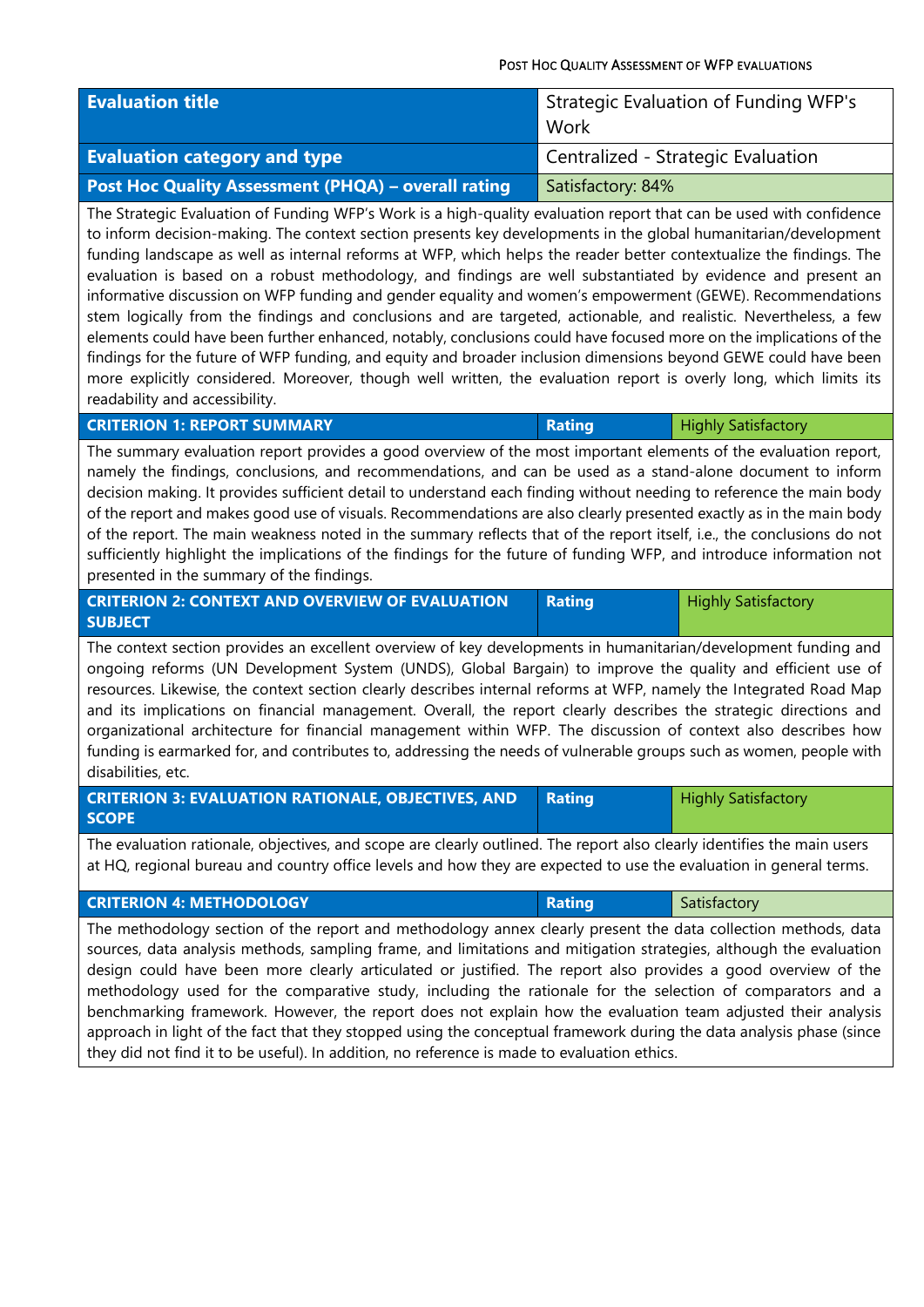POST HOC QUALITY ASSESSMENT OF WFP EVALUATIONS

| <b>CRITERION 5: FINDINGS</b>                                                                                                                                                                                                                                                                                                                                                                                                                                                                                                                                                                                                                                                                                                                                                                                               | <b>Rating</b>                 | Satisfactory               |
|----------------------------------------------------------------------------------------------------------------------------------------------------------------------------------------------------------------------------------------------------------------------------------------------------------------------------------------------------------------------------------------------------------------------------------------------------------------------------------------------------------------------------------------------------------------------------------------------------------------------------------------------------------------------------------------------------------------------------------------------------------------------------------------------------------------------------|-------------------------------|----------------------------|
| The report presents robust findings that are well substantiated by evidence, triangulated by primary and secondary<br>data sources. Findings are transparently and impartially generated and discuss strengths and weaknesses equally. To<br>enhance clarity, the findings are neatly structured around the main evaluation questions, with labels explicitly<br>referencing evaluation sub-questions and key findings clearly presented in concise summary statements. Findings<br>could have been further strengthened by clearer and more explicit triangulation of the voices of different social role<br>groups, rather than, for example referring to respondents generally as "interviewees", and by explicitly identifying<br>unanticipated effects, particularly in relation to human rights and gender equality. |                               |                            |
| <b>CRITERION 6: CONCLUSIONS/LESSONS</b>                                                                                                                                                                                                                                                                                                                                                                                                                                                                                                                                                                                                                                                                                                                                                                                    | <b>Rating</b>                 | Satisfactory               |
| Conclusions logically derive from the findings and provide an insightful analysis that discusses some potential<br>implications for the future of WFP funding. However, conclusions are not always clearly distinguished from key<br>findings and could have provided more in-depth analysis of the implications of specific findings related to challenges<br>around securing long-term development financing at scale.                                                                                                                                                                                                                                                                                                                                                                                                   |                               |                            |
| <b>CRITERION 7: RECOMMENDATIONS</b>                                                                                                                                                                                                                                                                                                                                                                                                                                                                                                                                                                                                                                                                                                                                                                                        | <b>Rating</b>                 | <b>Highly Satisfactory</b> |
| aligned, and contribute towards the fulfilment of the evaluation objectives. They are realistic and feasible, taking into<br>account contextual factors within WFP (e.g., development of the WFP Strategic Plan, the IRM) and outside of WFP                                                                                                                                                                                                                                                                                                                                                                                                                                                                                                                                                                               |                               |                            |
| (e.g., UNDS and the UNSDCF processes). In addition, they are actionable, target a specific audience, and include a<br>clear timeframe for action. No notable weaknesses were found in the evaluation recommendations.                                                                                                                                                                                                                                                                                                                                                                                                                                                                                                                                                                                                      |                               |                            |
| <b>CRITERION 8: ACCESSIBILITY AND CLARITY</b>                                                                                                                                                                                                                                                                                                                                                                                                                                                                                                                                                                                                                                                                                                                                                                              | <b>Rating</b>                 | <b>Highly Satisfactory</b> |
| The report uses clear language and avoids excessive use of jargon. Visual aids are employed effectively to help clarify<br>or provide supporting evidence to findings, and the report presents a variety of relevant good practice examples.<br>Accompanying annexes provide relevant background information and additional details that further enrich the<br>findings presented in the main report. However, the report is excessively long, which affects its readability. While its<br>length is, to some extent, due to the complexity of the issues addressed, some elements could have been presented<br>in a more concise manner.<br>Integration of Gender Equality and Women's Empowerment (GEWE) considerations based on UN System-                                                                              |                               |                            |
| Wide Action Plan (UN-SWAP) Evaluation Performance Indicator (EPI)                                                                                                                                                                                                                                                                                                                                                                                                                                                                                                                                                                                                                                                                                                                                                          |                               |                            |
| <b>UN-SWAP EPI - individual evaluation score</b><br>The evaluation report satisfactorily integrates GEWE considerations. It includes a background section that                                                                                                                                                                                                                                                                                                                                                                                                                                                                                                                                                                                                                                                             | 8 points = Meets requirements |                            |

GEWE is considered in the findings, e.g., WFP financing related to GEWE, including information on gender-responsive financing, as well as the conclusions and one recommendation. Broader equity and inclusion issues beyond gender, however, are not considered.

| Post Hoc Quality Assessment – Rating scale and definitions at overall report and criteria levels |                                                                                                                                                                                                                                                             |
|--------------------------------------------------------------------------------------------------|-------------------------------------------------------------------------------------------------------------------------------------------------------------------------------------------------------------------------------------------------------------|
| <b>Highly Satisfactory: 90-100%</b>                                                              | Definition at overall report level: Evaluation users can rely on the credible and useful evaluation findings<br>provided and can use the evaluation with a high degree of confidence for decision-making. The report is<br>considered an excellent example. |